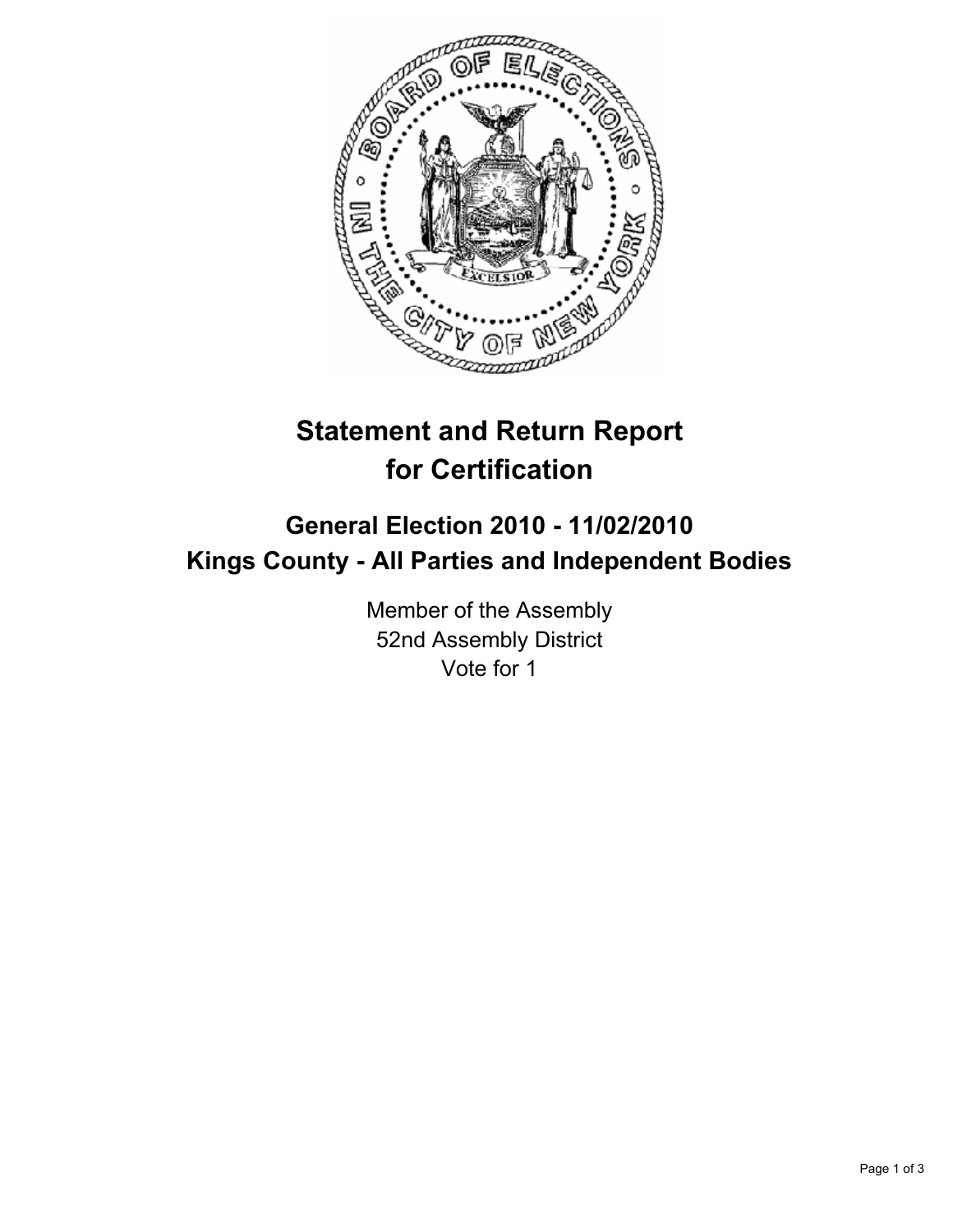

## **Assembly District 52**

| PUBLIC COUNTER                    | 35,319                |
|-----------------------------------|-----------------------|
| <b>EMERGENCY</b>                  | $\mathbf{2}^{\prime}$ |
| ABSENTEE/MILITARY                 | 899                   |
| <b>AFFIDAVIT</b>                  | 992                   |
| <b>Total Ballots</b>              | 37,619                |
| JOAN L MILLMAN (DEMOCRATIC)       | 24,001                |
| JOHN A JASILLI JR. (REPUBLICAN)   | 2,803                 |
| JOHN A JASILLI JR. (CONSERVATIVE) | 489                   |
| JOAN L MILLMAN (WORKING FAMILIES) | 7,440                 |
| AARON NAPARSLEK (WRITE-IN)        | 1                     |
| AARON NAPARSTEK (WRITE-IN)        | 1                     |
| BILL DEBLASIO (WRITE-IN)          | 1                     |
| BILL THOMPSON (WRITE-IN)          | 1                     |
| <b>BRAD LANDER (WRITE-IN)</b>     | 1                     |
| BRAL LUNDE (WRITE-IN)             | 1                     |
| BRUCE J MCDONALD (WRITE-IN)       | 1                     |
| CORNELL WEST (WRITE-IN)           | 1                     |
| DAVID KUSTERER (WRITE-IN)         | 1                     |
| DIANA CLIEDMAN (WRITE-IN)         | 1                     |
| DOUGLAS BIVIANO (WRITE-IN)        | 5                     |
| DREW NIEPOREAT (WRITE-IN)         | 1                     |
| <b>GEORGE GRELLA (WRITE-IN)</b>   | $\boldsymbol{2}$      |
| JANELLE SPENCER (WRITE-IN)        | $\mathbf{1}$          |
| JONATHAN BING (WRITE-IN)          | 1                     |
| LORRAINE NELSON (WRITE-IN)        | 1                     |
| MEREDITH JONES (WRITE-IN)         | 1                     |
| NANCY MARCOWETS (WRITE-IN)        | 1                     |
| NASIR JONES (WRITE-IN)            | 1                     |
| NIBBLER CREISENMANN (WRITE-IN)    | 1                     |
| PROTEST (WRITE-IN)                | 1                     |
| ROBERT SMITH (WRITE-IN)           | $\mathbf{1}$          |
| SABIN ROSENSTEIN (WRITE-IN)       | 1                     |
| STEPHEN LAZAR (WRITE-IN)          | 1                     |
| <b>Total Votes</b>                | 34,762                |
| Unrecorded                        | 2,857                 |